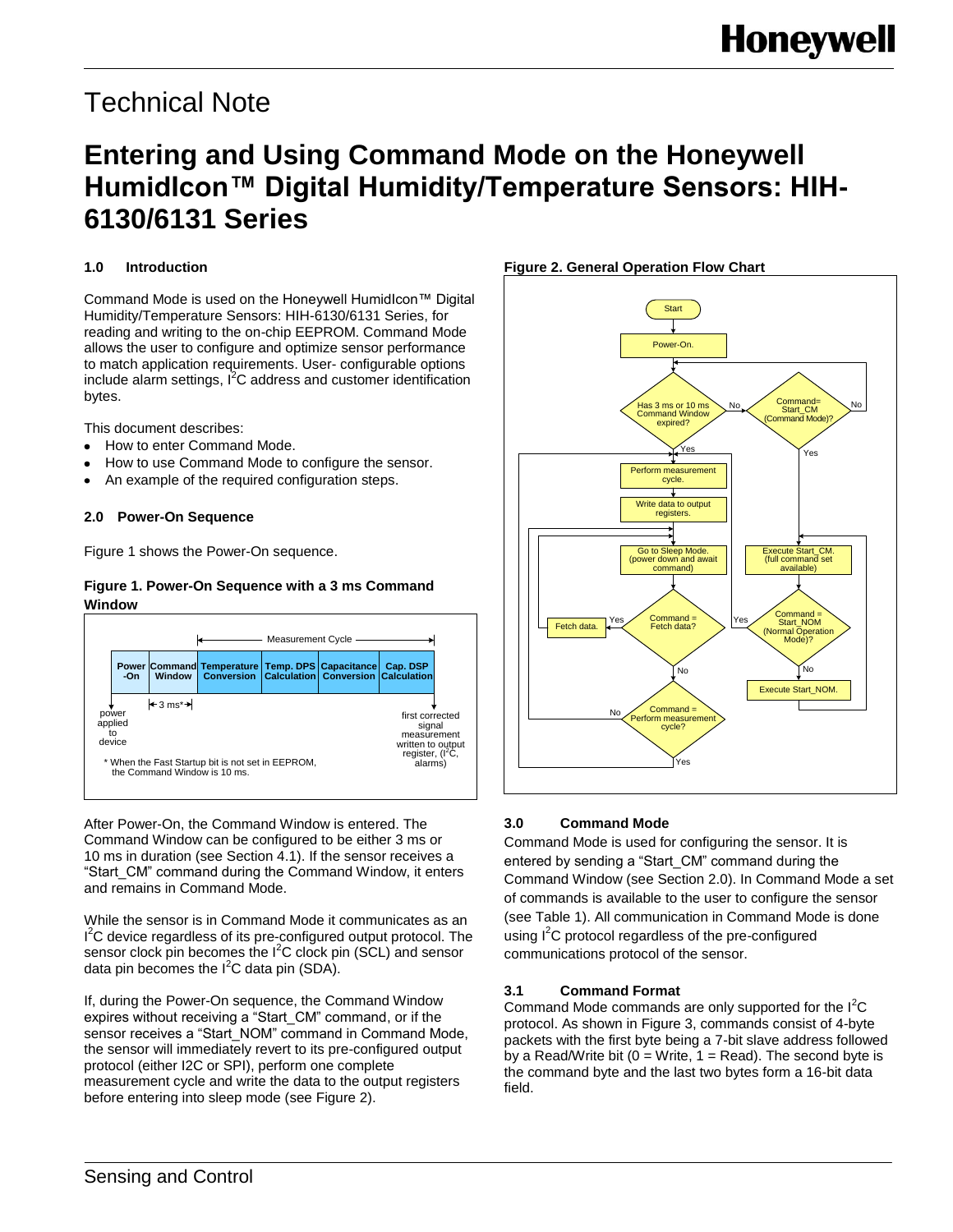## **Figure 3. Command Mode Format**

| Sensor Slave Address<br>Command Byte<br>Command Data [15:8]<br>Command Data [7:0]<br>Wait for Slave ACK<br>Wait for Slave ACK<br>Wait for Slave ACK<br>Wait for Slave ACK<br>$W$ Read/write bit (example: Write = 0)<br>Slave address bit (example: bit 2)<br>Start condition<br>Acknowledge (ACK)<br>Command or data bit (example: bit 2)<br>Stop condition | 5   4   3   2   1   0 <mark>  W  </mark> A   7<br>6 | I <sup>2</sup> C WRITE: Command Byte and Two Command Data Bytes |  |
|--------------------------------------------------------------------------------------------------------------------------------------------------------------------------------------------------------------------------------------------------------------------------------------------------------------------------------------------------------------|-----------------------------------------------------|-----------------------------------------------------------------|--|
|                                                                                                                                                                                                                                                                                                                                                              |                                                     |                                                                 |  |
|                                                                                                                                                                                                                                                                                                                                                              |                                                     |                                                                 |  |
|                                                                                                                                                                                                                                                                                                                                                              |                                                     |                                                                 |  |

### **3.2 Command Mode Commands**

Table 1 lists all the commands that are available in Command Mode.

**Note:** Only the commands listed in Table 1 are valid. Other encodings may cause unpredictable behavior. If data is not needed for the command, zeros must be supplied in the data field to complete the 4-byte packet.

### **Table 1. Command Mode Commands**

| Command          | Data Bytes |                                                           |                                |
|------------------|------------|-----------------------------------------------------------|--------------------------------|
| <b>Byte</b>      | (16-bits,  | <b>Description</b>                                        | <b>Response</b><br><b>Time</b> |
| (8-bits, Hex)    | Hex)       |                                                           |                                |
| 0x00 to 0x1F     | 0x0000     | <b>EEPROM Read of address</b>                             | $100 \mu s$                    |
|                  |            | 0x00 to 0x1F                                              |                                |
|                  |            | after this command has                                    |                                |
|                  |            | been sent and executed. a                                 |                                |
|                  |            | data fetch must be                                        |                                |
|                  |            | performed to retrieve the<br>contents of the EEPROM       |                                |
|                  |            | address is specified in the                               |                                |
|                  |            | six LSBs of the command                                   |                                |
|                  |            | byte                                                      |                                |
| $0x40$ to $0x5F$ | 0xYYYY     | <b>Write to EEPROM</b>                                    | $12 \text{ ms}$                |
|                  | (Y=data)   | addresses 0x00 to 0x1F                                    |                                |
|                  |            |                                                           |                                |
|                  |            | the two data bytes sent will<br>be written to the address |                                |
|                  |            | specified in the six LSBs of                              |                                |
|                  |            | the command byte                                          |                                |
| 0x80             | 0x0000     | <b>Start NOM</b>                                          | $42.5$ ms                      |
|                  |            | ends Command Mode and                                     |                                |
|                  |            | transitions to Normal                                     |                                |
|                  |            | <b>Operation Mode</b>                                     |                                |
| 0xA0             | 0x0000     | <b>Start CM</b>                                           | $100 \mu s$                    |
|                  |            | starts Command Mode:                                      |                                |
|                  |            | used to enter Command                                     |                                |
|                  |            | Mode, is only valid during                                |                                |
|                  |            | the Power-On command                                      |                                |
|                  |            | window (see Section 2.0)                                  |                                |

**Note:** All time values are typical; for worst case values, add 15%.

### **3.3 Command Response and Data Fetch Format**

After a command has been sent and its execution time defined in Table 4 has expired, an  $I^2C$  Data Fetch is used to read the response.

Figure 4 shows the different Data Fetch formats. After the slave address has been sent, the first byte fetched is the response byte. The response byte consists of two status bits, four diagnostic bits and two response bits.

The upper two bits of the response byte are the status bits. Table 2 describes the conditions that the status bits can report.

The middle four bits of the response byte are command diagnostic bits. Each bit represents a different diagnostic (see Table 3).

The lower two bits of the response byte are the response bits. To determine if a command has finished executing, poll the device until a "Busy" response is no longer received. Table 4 describes the different responses that the sensor can return.

## **NOTICE**

- Regardless of what the response bits are, one or more of the diagnostic bits may be set indicating an error has occurred during the execution of the command.
- Only one command may be executed at a time. After a command is sent, another command must not be sent until the execution time of the first command has expired. Alternatively the response bits can be polled to determine when the command has completed execution.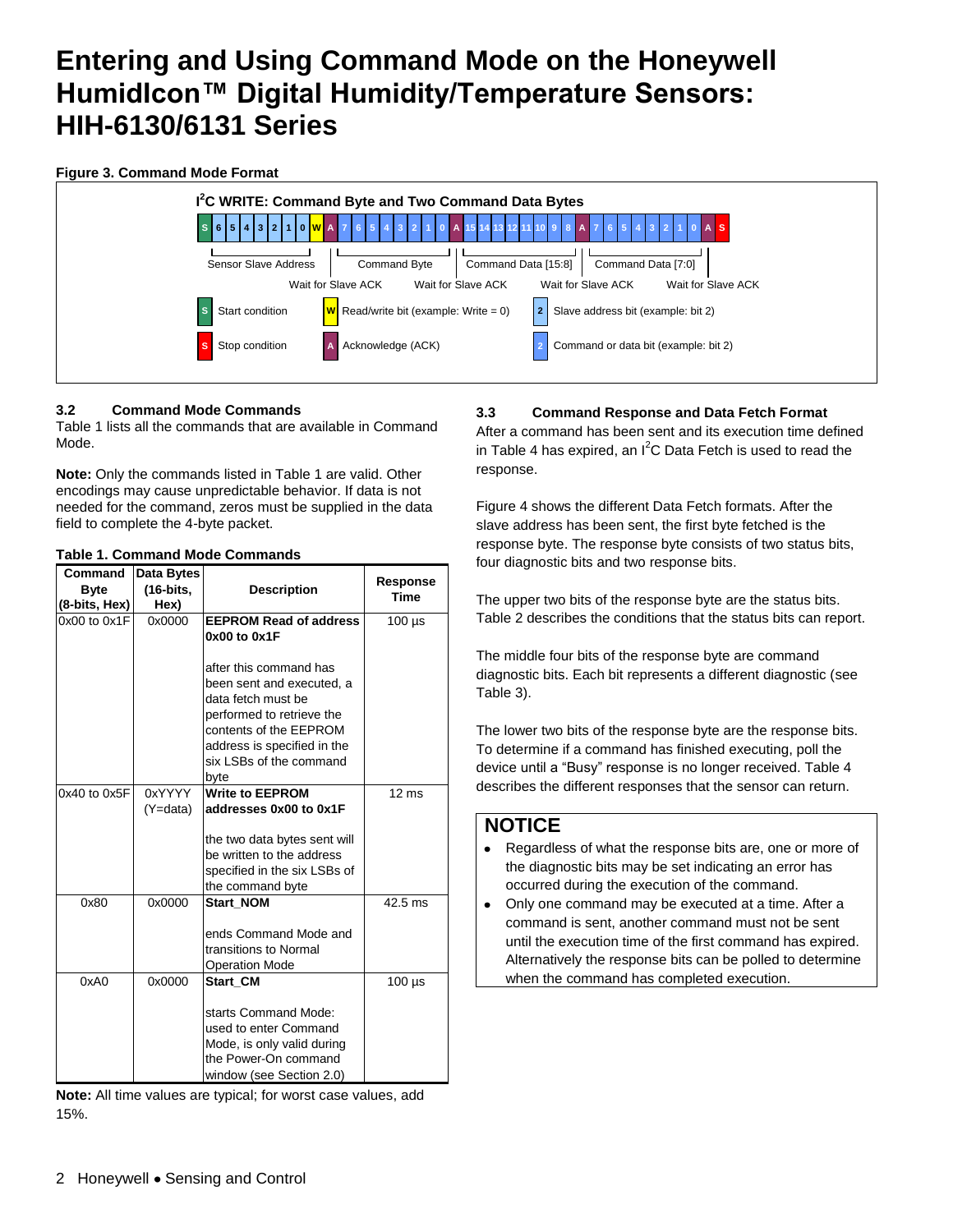**Figure 4. Command Mode Data Fetch Formats**



## **Table 2. Status Bits**

|                | <b>Status Bits</b> |                                                                                                                                                                 |
|----------------|--------------------|-----------------------------------------------------------------------------------------------------------------------------------------------------------------|
| S <sub>1</sub> | S0                 | <b>Definition</b>                                                                                                                                               |
| 0              |                    | normal operation, valid data                                                                                                                                    |
|                | 1                  | stale data: data that has already been<br>fetched since the last measurement<br>cycle, or data fetched before the first<br>measurement cycle has been completed |
|                |                    | device in Command Mode                                                                                                                                          |
|                |                    | not used                                                                                                                                                        |

### **Table 3. Diagnostic Bits**

|    | <b>Diagnostic Bits</b> |    |                | <b>Name</b>         | <b>Description</b>         |
|----|------------------------|----|----------------|---------------------|----------------------------|
| D3 | D <sub>2</sub>         | D1 | D <sub>0</sub> |                     |                            |
| x  | x                      | x  | 1              | corrected           | a corrected EEPROM         |
|    |                        |    |                | <b>EEPROM</b> error | error occurred during the  |
|    |                        |    |                |                     | execution of the last      |
|    |                        |    |                |                     | command                    |
| x  | x                      | 1  | x              | uncorrectable       | an uncorrectable           |
|    |                        |    |                | <b>EEPROM</b> error | EEPROM error occurred      |
|    |                        |    |                |                     | during the execution of    |
|    |                        |    |                |                     | the last command           |
| x  | 1                      | x  | x              | RAM parity error    | a RAM parity error         |
|    |                        |    |                |                     | occurred during the        |
|    |                        |    |                |                     | execution of the last      |
|    |                        |    |                |                     | command                    |
| 1  | x                      | x  | x              | configuration       | an EEPROM or RAM           |
|    |                        |    |                | error               | parity error occurred      |
|    |                        |    |                |                     | during the initial loading |
|    |                        |    |                |                     | of the configuration       |
|    |                        |    |                |                     | registers                  |

## **Table 4. Response Bits**

|    | Response<br><b>Bits</b> | <b>Definition</b><br><b>Description</b> |                                                                                                      |
|----|-------------------------|-----------------------------------------|------------------------------------------------------------------------------------------------------|
| R1 | R <sub>0</sub>          |                                         |                                                                                                      |
| O  | 0                       | busy                                    | the command is still<br>executing                                                                    |
| U  |                         | positive<br>acknowledge                 | the command executed<br>successfully                                                                 |
| 1  | $\Omega$                | negative<br>acknowledge                 | the command was not<br>recognized or an EEPROM<br>write was attempted to a<br>locked EEPROM location |
|    |                         |                                         | not used                                                                                             |

## **4.0 EEPROM**

The EEPROM array contains the configuration bits for the  $I^2C$ slave address, alarms, Command Window duration and customer identification. The EEPROM is organized as 32 16 bit words (see Table 5). The EEPROM is divided into two sections:

- EEPROM locations 0x00 to 0x15 are locked and can no  $\bullet$ longer be written to.
- EEPROM locations 0x16 to 0x1F are unlocked and may be  $\bullet$ modified by the customer.

## **NOTICE**

Any modifications to EEPROM locations require a power cycle for the changes to take effect.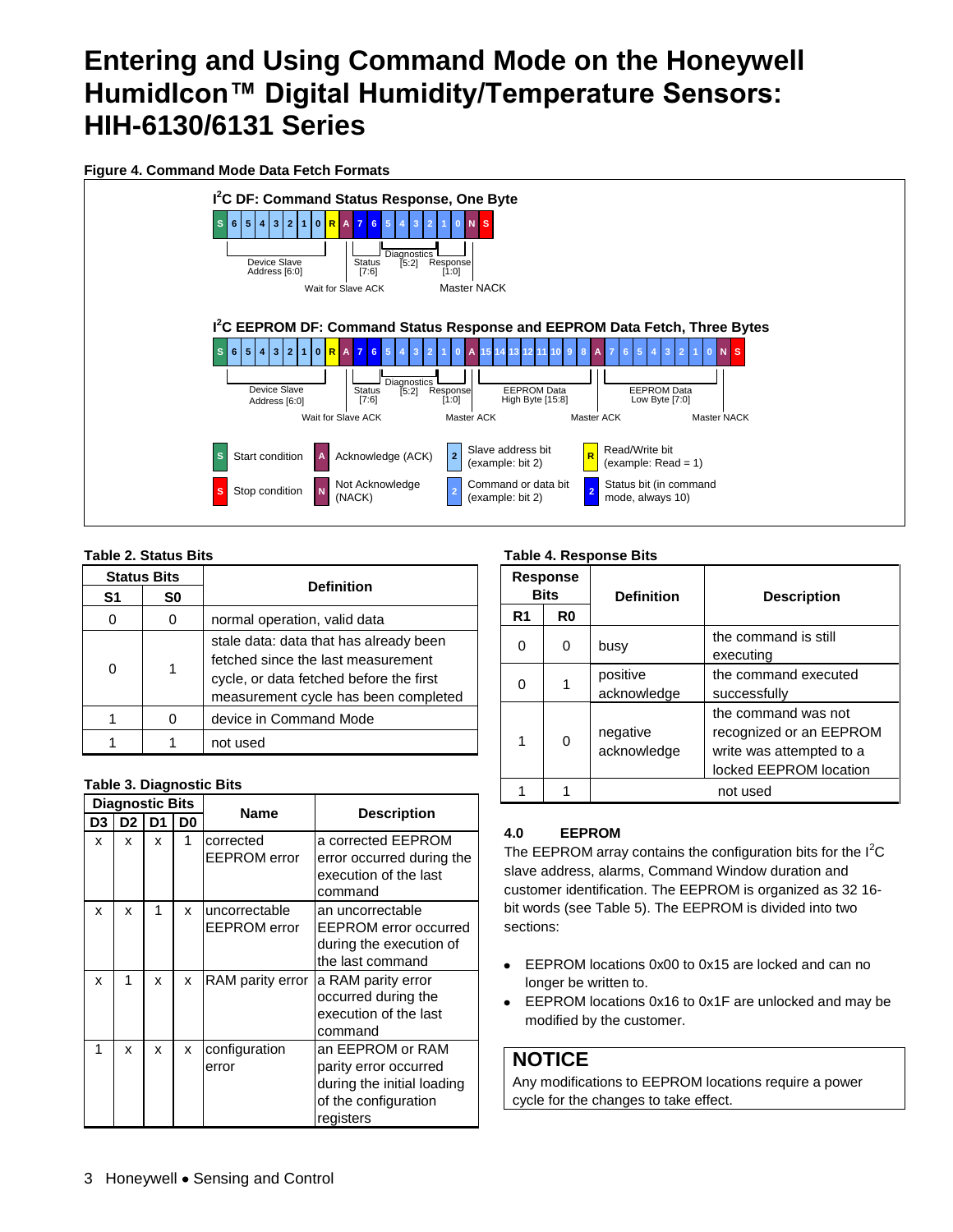## **Table 5. EEPROM Memory Map**

| <b>EEPROM</b><br><b>Address</b> | <b>Default</b>     | <b>Name</b>          | <b>Description</b>                                                                       |
|---------------------------------|--------------------|----------------------|------------------------------------------------------------------------------------------|
| $0x00$ to<br>0x15               | N/A                | reserved             | do not change; must<br>be left at factory<br>settings; locked<br><b>EEPROM</b> locations |
| 0x16                            | 0x0000             | reserved             | do not change; must<br>be left at factory<br>settings                                    |
| 0x17                            | 0x0000             | reserved             | do not change; must<br>be left at factory<br>settings                                    |
| 0x18                            | 0x3FFF             | High_On<br>Alarm     | high alarm on trip point                                                                 |
| 0x19                            | 0x3FFF             | High<br>Off<br>Alarm | high alarm off trip point                                                                |
| 0x1A                            | 0x0000             | Alarm<br>Low On      | low alarm on trip point                                                                  |
| 0x1B                            | 0x0000             | Alarm Low Off        | low alarm off trip point                                                                 |
| 0x1C                            | 0x0028             | Cust Config          | Customer<br><b>Configuration Register</b><br>(see Section 4.1)                           |
| 0x1D                            | 0x0000             | reserved             | do not change; must<br>be left at factory<br>settings                                    |
| 0x1F                            | N/A                | reserved             | do not change; must<br>be left at factory<br>settings                                    |
| 0x1F                            | 0xYYYY<br>(Y=data) | Cust ID3             | customer ID word: for<br>use by customer                                                 |

## **4.1 Customer Configuration Register**

The Customer Configuration Register is located at EEPROM location 0x1C. The register is loaded at Power-On.

### **5.0 Digital Humidity/Temperature Sensor Configuration Example**

Command Mode is used to configure Honeywell digital humidity/temperature sensors. A few basic steps and  $I^2C$ communications are all that is required for a user to optimize the sensor for the application.

Figure 5 shows the steps required to enable a digital humidity sensor in the configuration described below:

- Command Window = 3 ms  $\bullet$
- Alarm\_High = Active\_High
- Alarm\_Low = Active\_High
- Alarm\_High = Full\_Push-Pull Output
- Alarm\_Low = Full\_Push-Pull Output
- Alarm\_High\_On = 80% humidity
- Alarm\_Low\_On = 20% humidity
- Alarm\_High\_Off = 75% humidity
- Alarm\_Low\_Off = 25% humidity
- $I^2C$  Address = 0x53

| Table 6. Customer Configuration Register |  |  |  |  |
|------------------------------------------|--|--|--|--|
|------------------------------------------|--|--|--|--|

| <b>Bit</b> | <b>Default</b> | <b>Name</b>   |            | <b>Description</b>                       |
|------------|----------------|---------------|------------|------------------------------------------|
| 6:0        | 0101000        | Device ID     |            | $I2C$ slave address                      |
| 8:7        | $00\,$         | Alarm_Low_Cfg |            | configures the Alarm_Low                 |
|            |                |               | output pin |                                          |
|            |                |               | <b>Bit</b> | <b>Description</b>                       |
|            |                |               | 7          | alarm polarity:                          |
|            |                |               |            | $0 =$ Active_High                        |
|            |                |               |            | $1 = Active$ Low                         |
|            |                |               | 8          | output configuration:                    |
|            |                |               |            | 0 = Full_Push-Pull                       |
|            |                |               |            | 1 = Open_Drain                           |
| 10:9       | 00             |               |            | Alarm_High_Cfg Configures the Alarm_High |
|            |                |               | output pin |                                          |
|            |                |               | <b>Bit</b> | <b>Description</b>                       |
|            |                |               | 9          | alarm polarity:                          |
|            |                |               |            | $0 =$ Active_High                        |
|            |                |               |            | $1 =$ Active Low                         |
|            |                |               | 10         | output configuration:                    |
|            |                |               |            | 0 = Full_Push-Pull                       |
|            |                |               |            | 1 = Open_Drain                           |
| 11         | 0              | reserved      |            | do not change; must be left              |
|            |                |               |            | at factory setting                       |
| 12         | 0              | reserved      |            | do not change; must be left              |
|            |                |               |            | at factory setting                       |
| 13         | 0              | fast startup  |            | sets the Command Window                  |
|            |                |               | duration:  |                                          |
|            |                |               |            | $0 = 10$ ms, $1 = 3$ ms                  |
| 15:14      | 00             | reserved      |            | do not change; must be left              |
|            |                |               |            | at factory setting                       |

## **NOTICE**

Read and store the original EEPROM contents before modifying them in case the sensor must be returned to its default condition.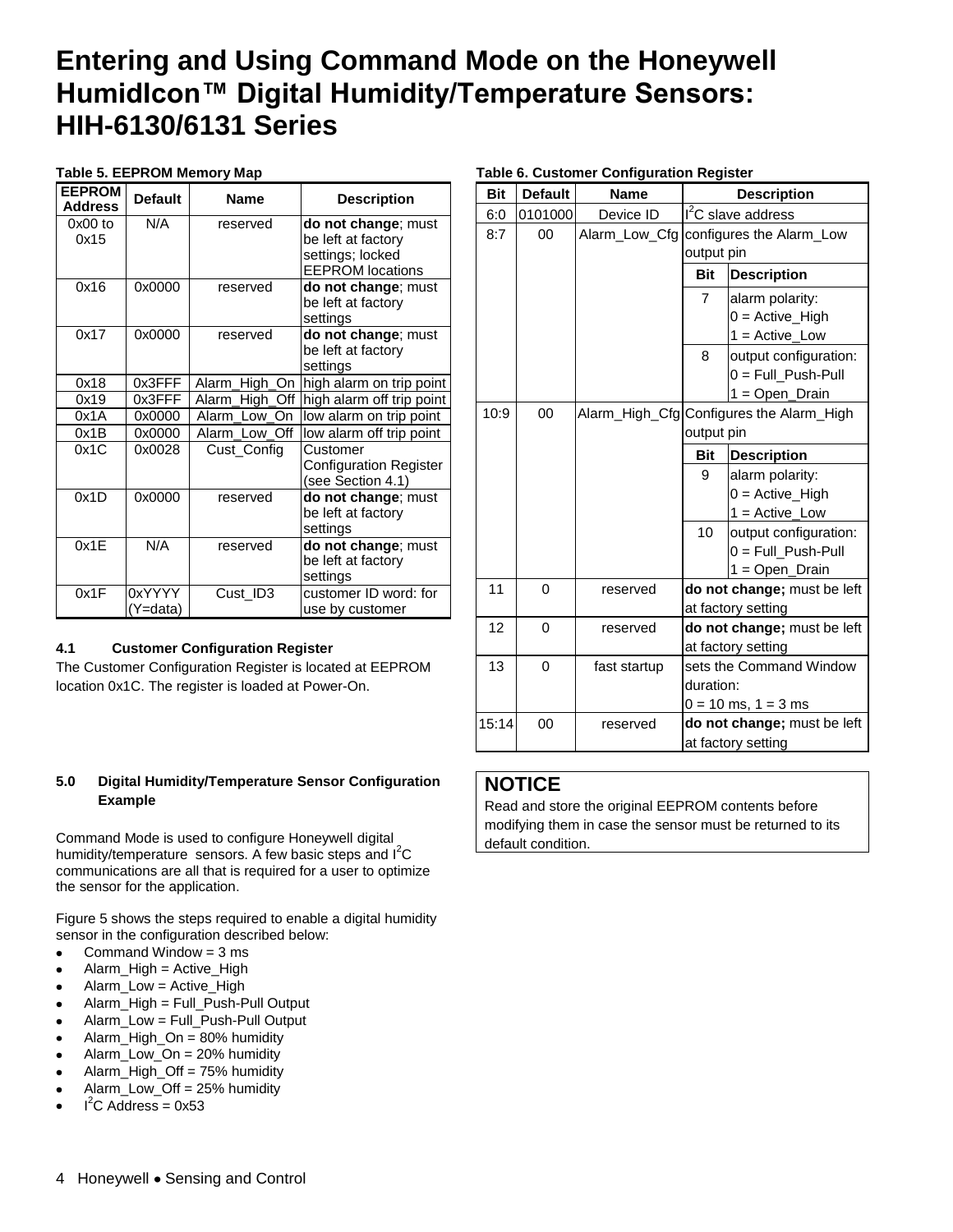## **Figure 5. Digital Humidity/Temperature Sensor Configuration Steps**

| Step 1. Power-On.                                                                                                                                                                       |
|-----------------------------------------------------------------------------------------------------------------------------------------------------------------------------------------|
| Step 2. Within 3 ms or 10 ms of Power-On, set device to Command Mode.                                                                                                                   |
| S[0 1 0 0]<br>$\mathbf{0}$<br>A<br>$\mathbf{0}$<br>$\mathbf{0}$<br>$\mathbf{0}$<br>$\overline{\phantom{0}}$<br>$\bf{0}$<br>$\mathbf{0}$                                                 |
| Data $15:8 = 0x00$<br>Data $7:0 = 0 \times 00$<br>Slave Address = 0x27<br>Command = $0xA0$                                                                                              |
| Step 3. Read EEPROM Location 0x18.                                                                                                                                                      |
| S[0 1 0 0 1 1]<br>1 <sup>1</sup><br>0A                                                                                                                                                  |
| Slave Address = $0x27$<br>Command = $0x18$<br>Data $15:8 = 0x00$<br>Data $7:0 = 0 \times 00$                                                                                            |
| Step 4. Perform Data Fetch to retrieve contents of EEPROM location 0x18.                                                                                                                |
| $1$ $1$ $A$ $S$ $S$ $D$ $D$ $D$ $R$ $R$ $A$<br>0 0 1 1 <br>S<br>0111                                                                                                                    |
| EEPROM 0x18, bits 15:8<br>EEPROM 0x18, bits 7:0<br>Slave Address = $0x27$<br>$Respose = 0x81$                                                                                           |
| Step 5. Repeat Steps 3 and 4 for EEPROM locations 0x19, 0x1B and 0x1C.                                                                                                                  |
| Step 6. Set Alarm_High_On = 80% Humidity. (Write 0x3333 to EEPROM Location 0x18).                                                                                                       |
| S[0 1 0 0 1 1]<br>111<br>$\mathbf{A}$<br>$\overline{0}$<br>$\overline{0}$<br>$\mathbf{0}$<br>$\mathbf{0}$<br>$\mathbf{0}$<br>A                                                          |
| Data $15:8 = 0x33$<br>Data $7:0 = 0 \times 33$<br>Slave Address = $0x27$<br>Command = $0x58$                                                                                            |
| Step 7. Set Alarm_High_Off = 75% Humidity. (Write 0x3000 to EEPROM Location 0x19).                                                                                                      |
| 0 <sup>10</sup><br>$\mathbf{0}$<br>$\mathbf{1}$<br>$\mathbf{1}$<br>$\mathbf{1}$<br>A                                                                                                    |
| Command = $0x59$<br>Data $15:8 = 0x30$<br>Data $7:0 = 0 \times 00$<br>Slave Address = 0x27                                                                                              |
| Step 8. Set Alarm_Low_On = 20% Humidity. (Write 0x0CCD to EEPROM Location 0x1A).                                                                                                        |
| 0 0 <br>$\mathbf{1}$<br>1 <sup>1</sup><br>1<br>1                                                                                                                                        |
| Data $15:8 = 0x0C$<br>Data $7:0 = 0 \times CD$<br>$Command = 0x5A$<br>Slave Address = $0x27$                                                                                            |
| Step 9. Set Alarm_Low_Off = 25% Humidity. (Write 0x1000 to EEPROM Location 0x1B).                                                                                                       |
| 0 0 1 1 <br>$\blacktriangleleft$                                                                                                                                                        |
| Slave Address = $0x27$<br>$Command = 0x5B$<br>Data $15:8 = 0x10$<br>Data $7:0 = 0x00$                                                                                                   |
| Step 10. Set $I^2C$ Address = 0x53 (Write Bits 6:0 of Customer Configuration Register = 0b1010011)<br>Make Alarm_Low = Active High (Write Bit 7 of Customer Configuration Register = 0) |
| Make Alarm_Low = Push-Pull (Write Bit 8 of Customer Configuration Register = $0$ )                                                                                                      |
| Make Alarm_High = Active High (Write Bit 9 of Customer Configuration Register = 0)                                                                                                      |
| Make Alarm_High = Push-Pull (Write Bit 10 of Customer Configuration Register = 0)<br>Make Command Window = 3 ms (Write Bit 13 of Customer Configuration Register = 1)                   |
|                                                                                                                                                                                         |
| 0<br>$\mathbf{0}$<br>1<br>1.<br>1 <sub>1</sub><br>0<br>1                                                                                                                                |
| Slave Address = $0x27$<br>Command = $0x5C$<br>(Cust_Config AND 0xF800) OR 0x2053 forces bits 6:0 to<br>0b1010011, bits 7, 8, 9, 10 to 0 and bit 13 to 1. Other bits<br>are unchanged.   |
| Step 11. Power-Off.                                                                                                                                                                     |
| Step 12. Power-On. New configuration is now in effect.                                                                                                                                  |
| Read/Write bit<br>Acknowledge (ACK)<br>Start condition<br>Slave address bit<br>Diagnostic bit<br>$(Read = 1, Write = 0)$                                                                |
| Not<br>Stop condition<br>Command or data bit<br>Status bit<br>Response bit<br>s<br>Acknowledge (NACK)                                                                                   |
|                                                                                                                                                                                         |